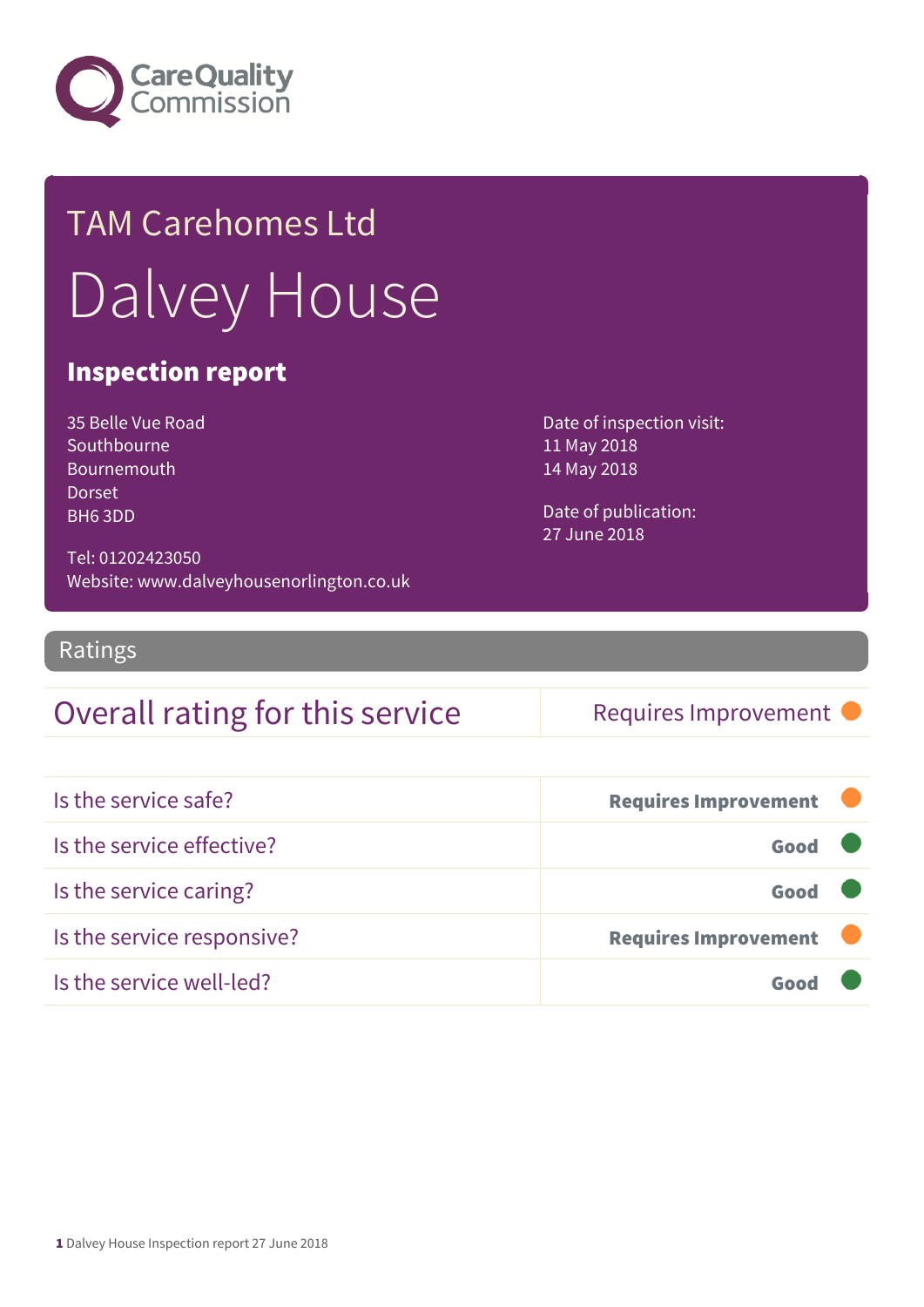#### Overall summary

Dalvey House is a care home that does not provide nursing care. People in care homes receive accommodation and nursing or personal care as single package under one contractual agreement. CQC regulates both the premises and the care provided, and both were looked at during this inspection. The service is registered to accommodate19 people. At the time of this inspection there were 16 people were living at the home, the majority of whom were accommodated for frailty of old age. An extension and building work were in progress at the time of the inspection.

There was no registered manager in post when we carried out this inspection. A registered manager is a person who has registered with the Care Quality Commission to manage the service. Like registered providers, they are 'registered persons'. Registered persons have legal responsibility for meeting the requirements in the Health and Social Care Act 2008 and associated Regulations about how the service is run. The previous manager ceased working at Dalvey House in the summer of last year. The service was managed by interim management arrangements until the appointment of the new manager in January 2018. This person was in the process of registering to become manager of the home when we carried out this inspection.

The last inspection was carried out 13 November 2015 and was rated as 'Good'.

The inspection was unannounced and took place on 11 and 14 May 2018 and was carried out by one inspector on both days of the inspection.

Staffing levels were meeting people's needs; however, the staff were stretched at times, there was high use of agency staff, which could affect the consistency of staff for people and the morale of the staff team.

The manager had systems in place to maintain and promote safety in the home. Environmental risks had been identified and action taken where appropriate. The delivery of people's care had also been risk assessed to make this as safe for people as possible. The manager agreed to review record keeping so maximise the effectiveness of monitoring when this was needed and also to ensure that people's dignity was maintained.

The care planning format was being reviewed and care plans were being re-written. At the time of inspection the plans were not all standardised so that it was difficult to find information.

Staff were recruited in line with robust policies and all the necessary checks had been carried out by close of the inspection.

Medicines were well-managed and people received their medicines as prescribed by their doctor.

Staff had received training in safeguarding and were aware of their responsibility to report concerns.

2 Dalvey House Inspection report 27 June 2018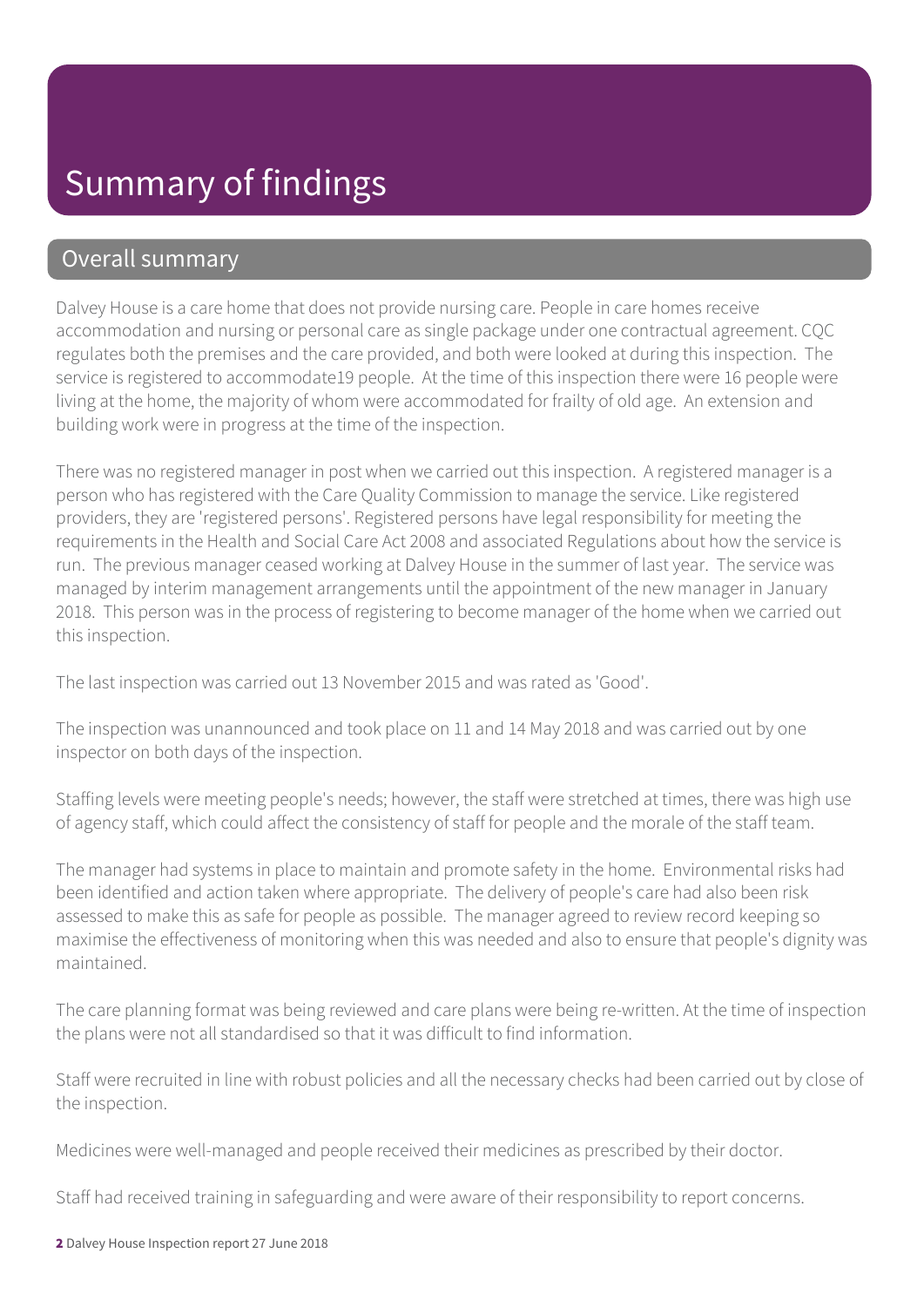Staff were supported through indirect and formal supervision as well as an annual performance review.

The home was working collaboratively with health services so that people's needs were met.

People's consent was sought and granted with regards to the way they were cared for and supported. Where people could not make specific decisions because they lacked mental capacity, staff were following The Mental Capacity Act 2005 and any decisions made in people's best interest.

The home provided a good standard of food with people having choice of what they wanted to eat and their individual needs catered for.

Staff were kind, caring and compassionate in their interactions with people.

There was a programme of activities to keep people occupied; however, this could be improved as the activities co-ordinator only worked for two days a week. The manager was trying to recruit an additional person for this role.

Complaints were responded to and the procedure was well-publicised.

Since the last inspection, the registered manager had ceased working at the home and a new manager appointed.

There were auditing and monitoring systems being followed seeking overall improvement.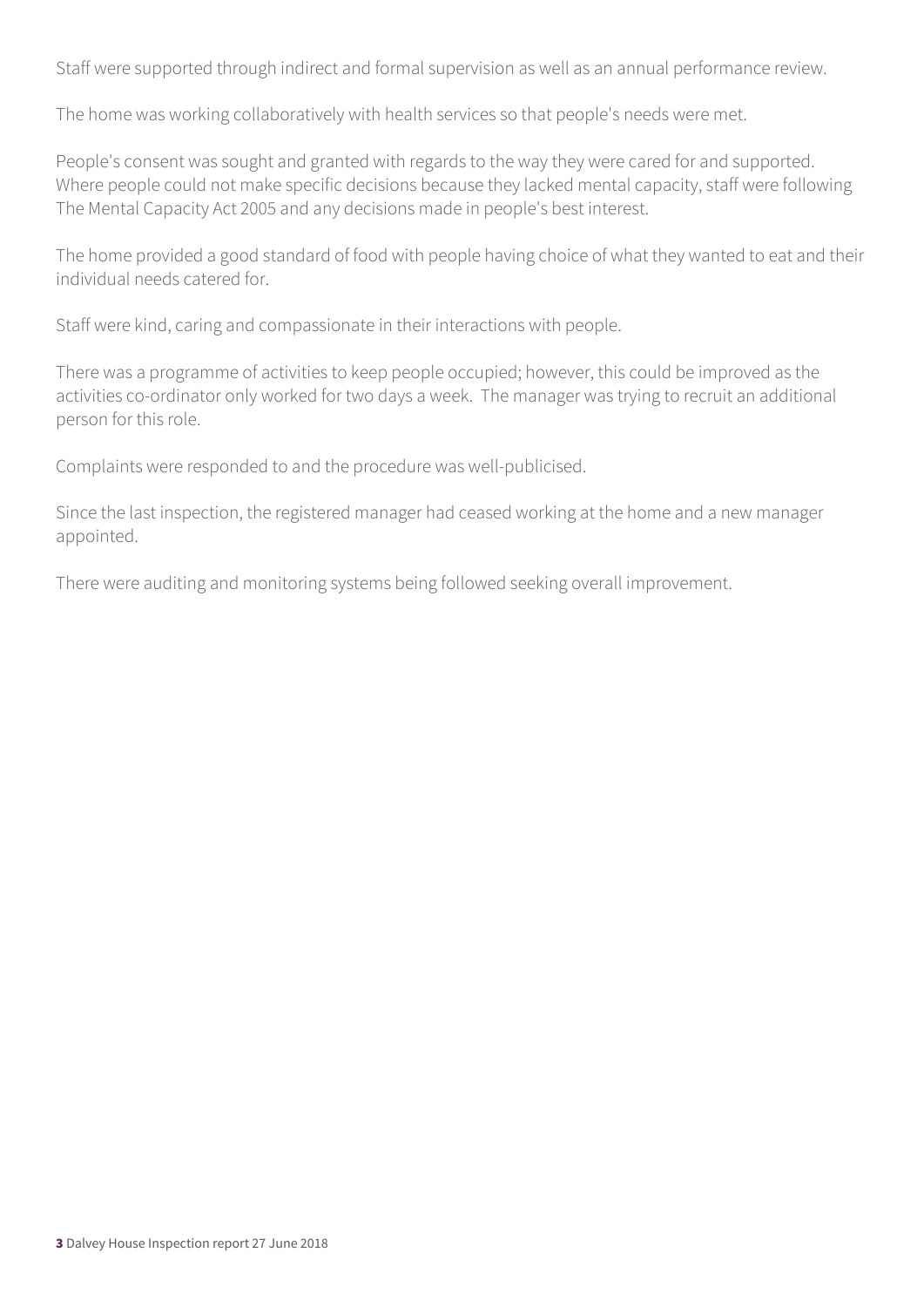#### The five questions we ask about services and what we found

We always ask the following five questions of services.

| Is the service safe?                                                                                                            | <b>Requires Improvement</b> |
|---------------------------------------------------------------------------------------------------------------------------------|-----------------------------|
| The service was safe.                                                                                                           |                             |
| There were enough staff, although the team was stretched<br>because of staff vacancies and high use of agency staff.            |                             |
| Medicines were managed safely.                                                                                                  |                             |
| Risks were assessed and action was taken to reduce or manage<br>any identified hazards.                                         |                             |
| Systems were in place to protect people from harm and abuse.<br>Staff knew how to recognise and report any concerns.            |                             |
| Staff were recruited although some records were not in place at<br>the start of the inspection.                                 |                             |
| Is the service effective?                                                                                                       | Good                        |
| The service was effective                                                                                                       |                             |
| Staff received induction and on-going training to ensure that<br>they were competent and could meet people's needs effectively. |                             |
| Supervision processes were in place to monitor performance and<br>provide support.                                              |                             |
| The service was meeting the requirements of the Mental Capacity<br>Act 2005.                                                    |                             |
| People's dietary and nutritional needs were being met.                                                                          |                             |
| Is the service caring?                                                                                                          | Good                        |
| The service was caring.                                                                                                         |                             |
| People had good relationships with staff.                                                                                       |                             |
| Staff respected people's choices and supported them to<br>maintain their privacy and dignity.                                   |                             |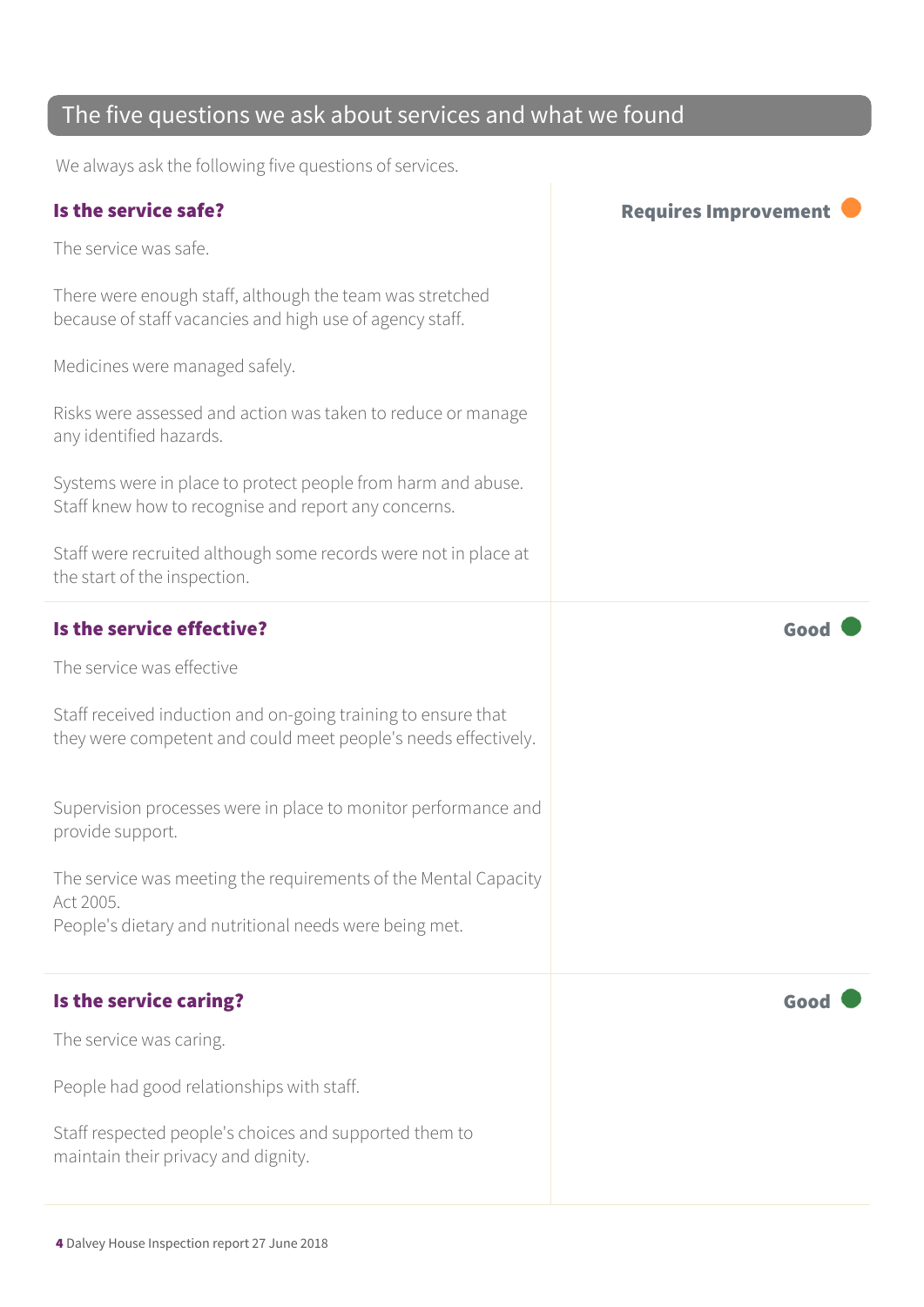| Is the service responsive?                                                                                                                          | <b>Requires Improvement</b> |
|-----------------------------------------------------------------------------------------------------------------------------------------------------|-----------------------------|
| The service was responsive.                                                                                                                         |                             |
| People received personalised care but care plans were in need of<br>improvement to ensure staff were informed and could deliver<br>consistent care. |                             |
| Activities were provided but more could be offered to keep<br>people meaningfully occupied.                                                         |                             |
| There was a well-publicised complaints procedure and<br>complaints were responded to appropriately.                                                 |                             |
| Is the service well-led?                                                                                                                            | Good                        |
| The service was well-led.                                                                                                                           |                             |
| A new manager had been appointed and seeking improvements<br>after a period on interim management.                                                  |                             |
| There was a positive, open culture.                                                                                                                 |                             |
| There were systems in place to monitor the safety of the service<br>provided to people.                                                             |                             |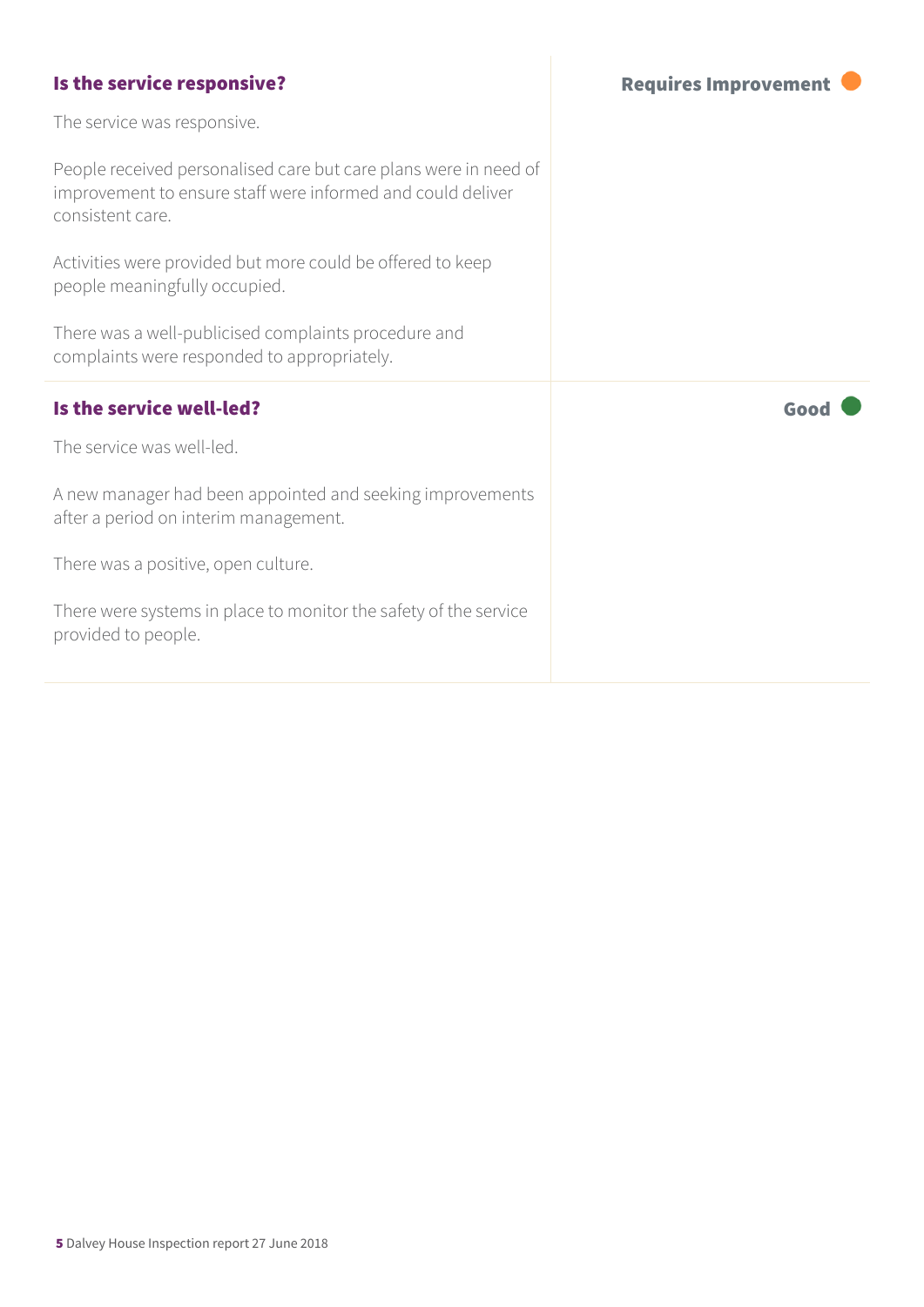

# Dalvey House Detailed findings

## Background to this inspection

We carried out this inspection under Section 60 of the Health and Social Care Act 2008 as part of our regulatory functions. This inspection was a comprehensive inspection that was planned to check whether the provider is meeting the legal requirements and regulations associated with the Health and Social Care Act 2008, to look at the overall quality of the service, and to provide a rating for the service under the Care Act 2014.

The inspection took place on 11 and 14 May 2018 and was unannounced. One inspector carried out the inspection over both days. During the inspection we met the majority of people living at the home and spoke with 10 people about their care and overall experiences of Dalvey House. We spent much of the inspection within communal areas so that we could observe interactions between the staff and people. The manager assisted us throughout the inspection. We spoke with three members of staff and two agency staff who were working at the home. We also spoke with three visiting relatives and, following the inspection commissioners of the service and a health professional.

Before the inspection, the manager completed a Provider Information Return (PIR). This is a form that asks the provider to give some key information about the service, what the service does well and improvements they plan to make.

We reviewed the notifications we had been sent from the service since we carried out our last inspection. A notification is information about important events which the service is required to send us by law.

We also looked at records relating to the management of the service including; staffing rotas, incident and accident records, training records, meeting minutes, premises maintenance records and medication administration records. We looked in detail at the care plans and assessments relating to three people and a sample of other documents relating to the care of people at Dalvey House.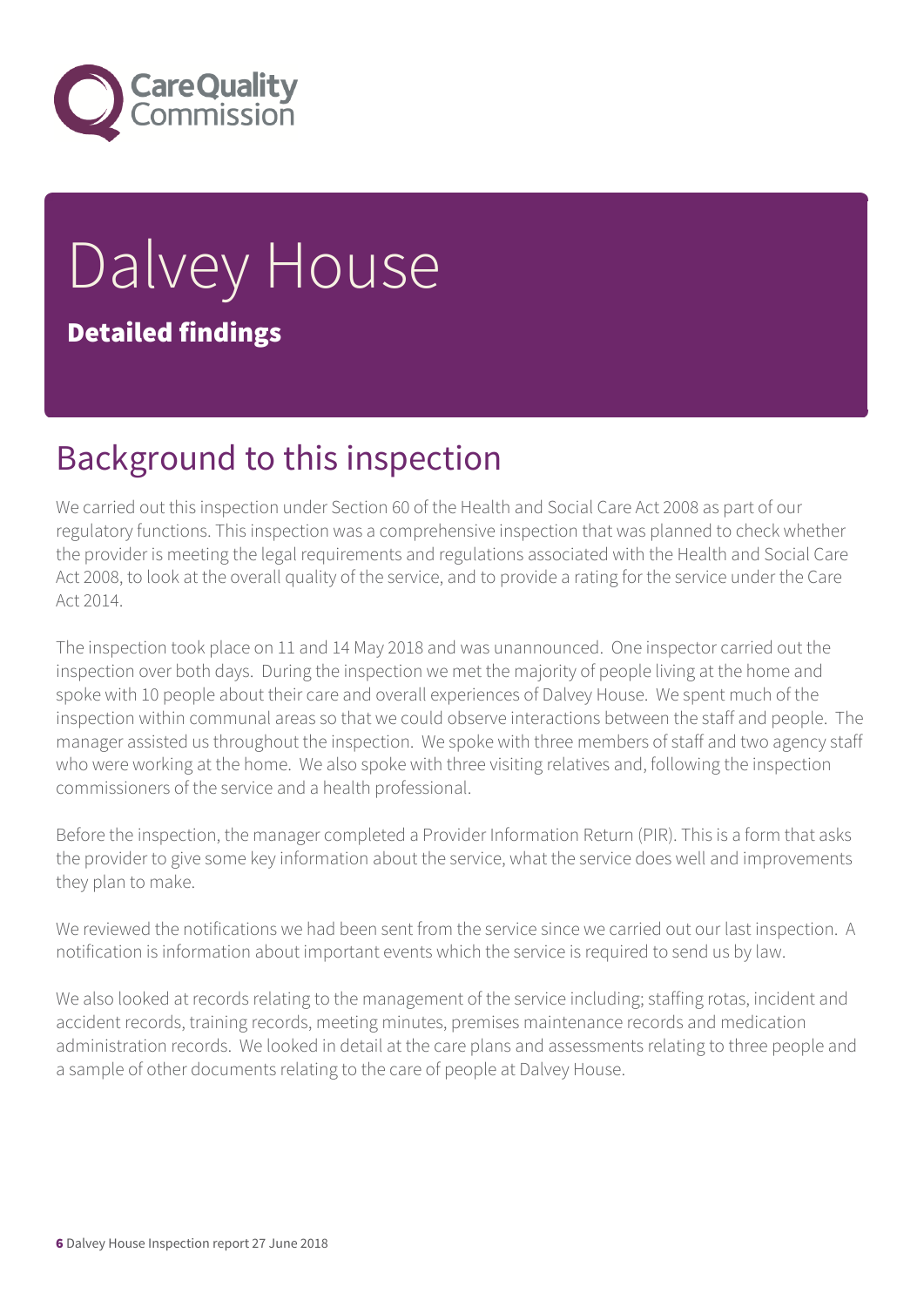### Is the service safe?

# Our findings

Overall, people were happy living at Dalvey House and no one had any concerns about issues of safety. Comments made included; "It has been very good; I have no concerns", and "Yes, I have enjoyed living here".

Overall, people and relatives felt the staffing levels met their needs, although some thought the home would benefit from an additional staff member at key times of the day. One person told us, "The senior staff are excellent, although ideally, there could be one extra person during the day". People told us that the senior staff were exceptionally good but they would prefer regular staff and the home have less reliance on agency staff. Those people who sometimes needed to summon staff for assistance said that generally their call bell was answered quickly. Staff, if busy, would make sure the person was okay and would come back as soon as possible.

However, it was evident on the first day of the inspection that the staff were stretched. When we had opportunity to speak to them, they confirmed that at times they felt rushed and had difficulty to do the job as they wished. The times when they felt it difficult to cope was when staff called in sick at short notice or when regular staff were not on duty. The first day of the inspection was one such day. One member of staff had phoned in sick and the manager was trying to organise an agency member of staff to come in to cover the shift. The manager was also assisting the staff on duty 'on the floor' to try and help with getting people up and ensuring they had their medicines. The situation was compounded by builders working on the lift shaft and in the garden, as well as other contractors coming to the home. One staff member commented, "I have been working like a robot". On the second day of the inspection, the manager had brought in an additional agency member of staff so that they could be free to assist us with the inspection. There was a noticeable difference and people's needs were much better met with a calmer ambience. People living at the home commented also commented about this.

The manager told us that here were staff vacancies and staffing rosters reflected a lot of agency staff to cover vacant posts, sickness and holidays. Dependency tools were not used to assist in determining appropriate staffing levels, which we would recommend. It was agreed that these would be implemented and that staffing levels would be reviewed. We discussed the risk of more staff leaving because of pressures such as we saw on the first day. The manager acknowledged that staffing levels would need to be increased should any new person be admitted to the home. The issue of staffing levels was therefore an area for improvement.

The registered manager had followed recruitment processes before new staff began working at the home. Staff files showed photographic identification; at least one reference, and a Disclosure and Barring Service check (DBS) had been obtained. A DBS check helps employers to make safer recruitment decisions by providing information about a person's criminal record and whether they are barred from working with certain groups of people. However, there were some gaps within some staff member's employment history and no health declaration had been obtained. Following the inspection the registered manager checked all staff files and updated staff files to incorporate all the required information and confirmed this with us. Again this was an area for improvement.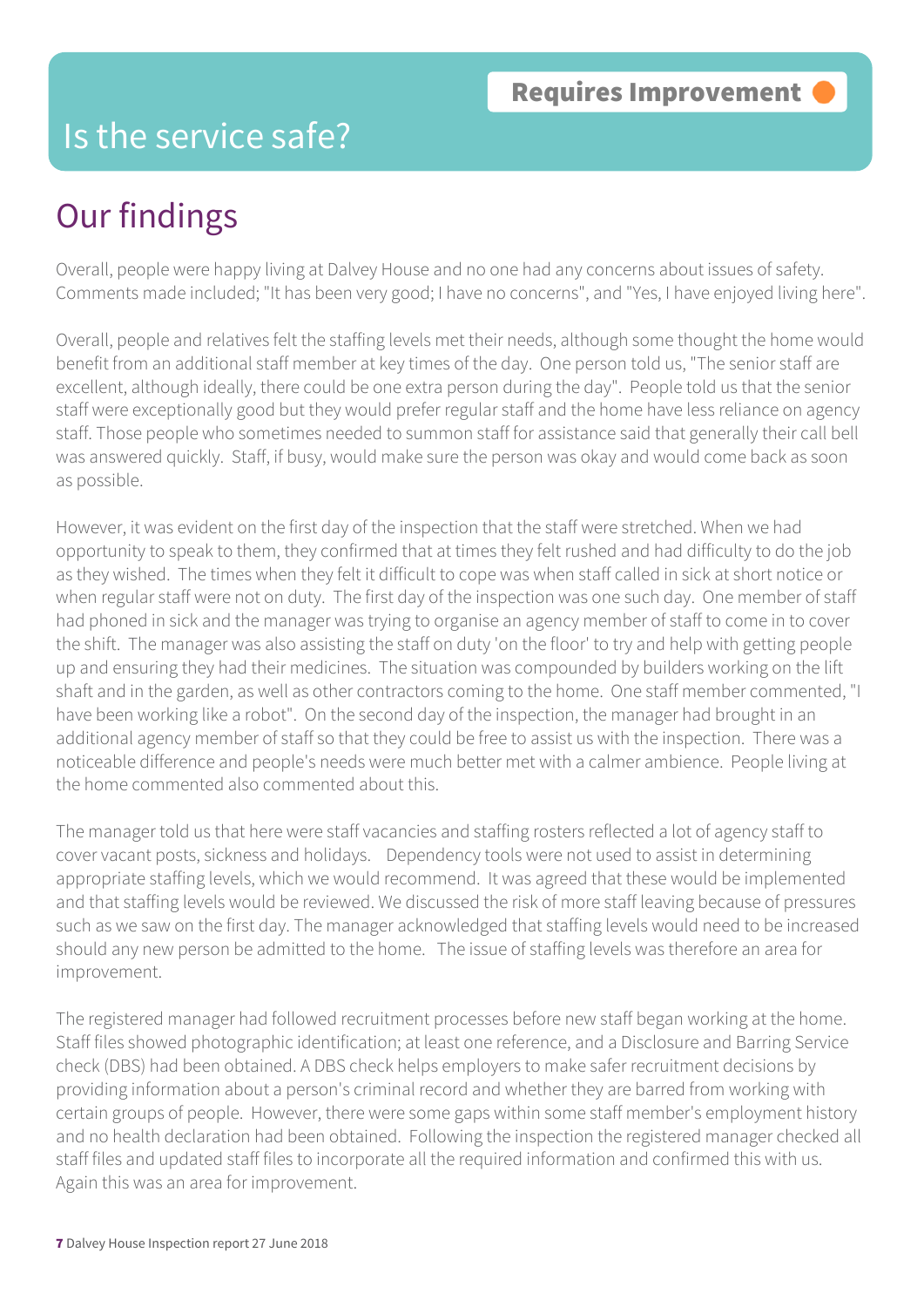There were systems in place to manage risks associated in the delivery of people's care. For example, where bed rails were used, people had bed rail risk assessments in place because of the risks of entrapment or of their climbing over the top and injuring themselves. Protective bumpers had also been fitted to bed rails to protect people from injury. However, there was a risk that staff might become complacent regarding the importance of monitoring and fail to recognise when it was important to monitor aspects of people's care. The majority of people could tell staff if they needed drinks or had problems with their bowels. Staff were being required to complete a full suite of monitoring records, such as bowel charts, where for the majority of people there were no risks. We discussed this with the manager who agreed to review the monitoring records and to ensure the records reflected the risks in managing people's care. Again this was an area for improvement.

People's records were stored in the office to maintain confidentiality and staff returned them to the office when they were not in use.

The manager had taken the necessary steps to protect people as far as possible from abuse and their human rights protected. Staff had all been trained in safeguarding adults, as well as receiving update refresher training. They understood what constituted abuse and how to make referrals should they have concerns. Information posters were displayed in the home's reception as a reminder for staff and to inform relatives and people living at the home about the importance of safeguarding.

The former registered manager had carried out a risk assessment for the building work that had been ongoing since the previous summer, complying with Regulations, 'Care Home Projects Under CDM 2015'. Hazards had been identified and improvement actions taken to minimise the risks to people. The current manager had also carried out regular premises risk assessments to make sure the premises were as safe as possible. Freestanding wardrobes had been attached to the wall to prevent risk of being pulled over, window restrictors fitted to windows above the ground floor and radiators covered to prevent scalds and burns. Portable electrical wiring had been tested and the fire safety system inspected and tested at required intervals. The home had contracted with an external company and met water regulations.

Emergency plans had been developed for the event of situations such as loss of records, power or heating. Certificates showed that the home's boilers, wheelchairs and hoists, the lift, and electrical wiring were tested and maintained for safety.

The manager had carried out regular audits concerning infection control to check that the risks of cross infection were minimised. The home was clean and fresh-smelling throughout and people told us that the home was always clean.

The registered manager had taken other steps to promote safety in the home such as reviewing accidents and incidents affecting people living at the home. These monthly reviews looked to see if any remedial action could be taken to minimise the risk of accidents or incidents recurring.

Medicines were stored and managed safely to ensure people received their medicines as prescribed by their GP. The home had a medicines' trolley that was locked and stored to the wall when not in use. They also had provision for storing controlled drugs and medicines requiring refrigeration. Records were maintained of the temperature of the small medicines fridge and the medicines area. It was agreed that a new fridge thermometer would be bought as the max/min one had broken and it was not possible to ascertain a maximum temperature of the fridge each day. Medicines were stored safely and correctly and there were regularly auditing to make sure that unused medicines were returned to the pharmacist and storage areas not overstocked. Medicines with a shelf life had the date of opening recorded to make sure that they were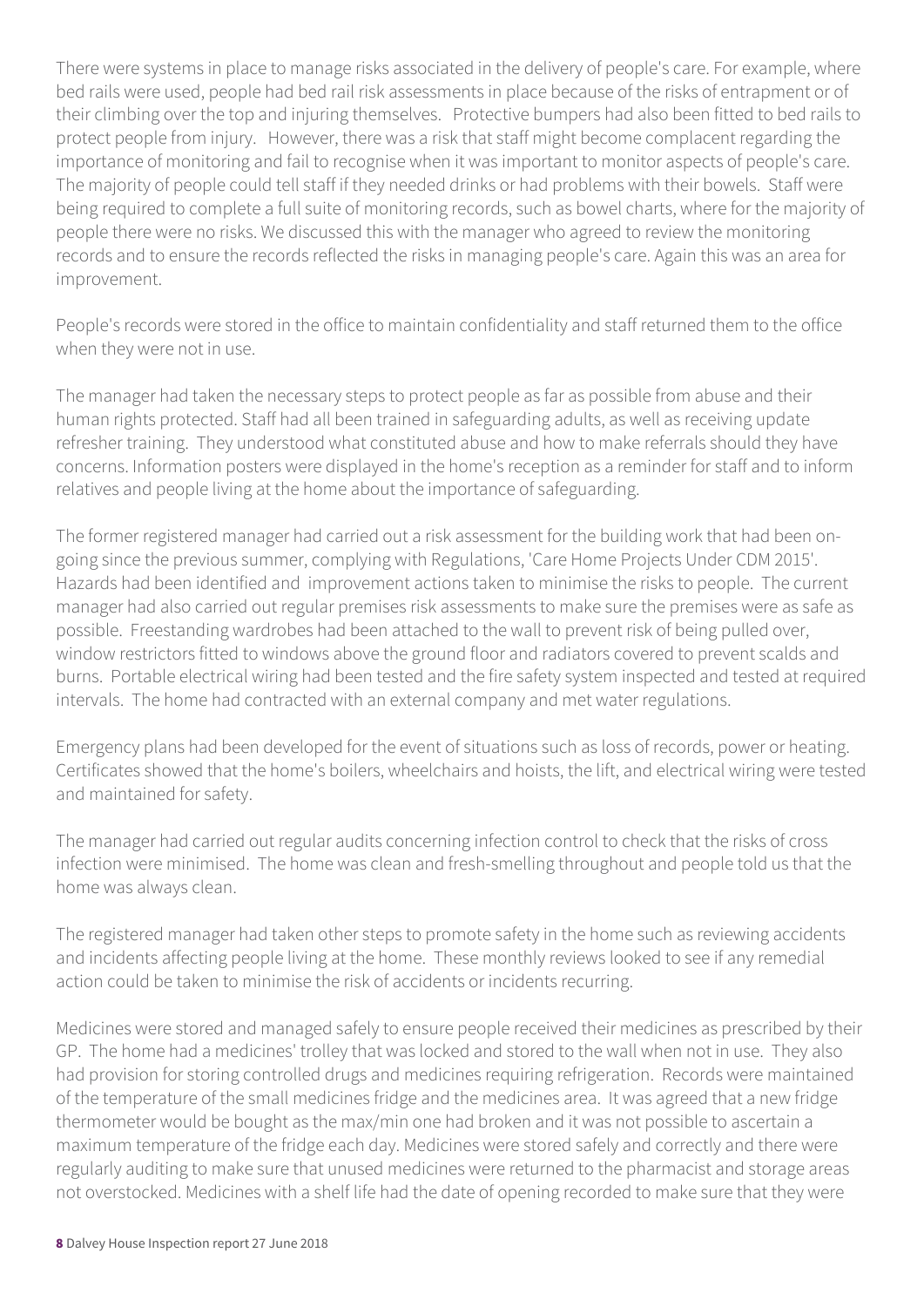not used by beyond their shelf life.

Medication administration records were well maintained with no gaps in the records. There was good practice of allergies being recorded at the front of people's medication administration records together with a recent photograph. In cases where hand entries had been made to medication administration records, a second member of staff had signed the record to verify its accuracy. Where a variable dose of a medicine had been prescribed, the number of tablets given had been recorded to make sure people were given a safe dose. Where people had been prescribed creams there were body maps to inform the staff of where to administer the creams together with a signed and dated record of their administration.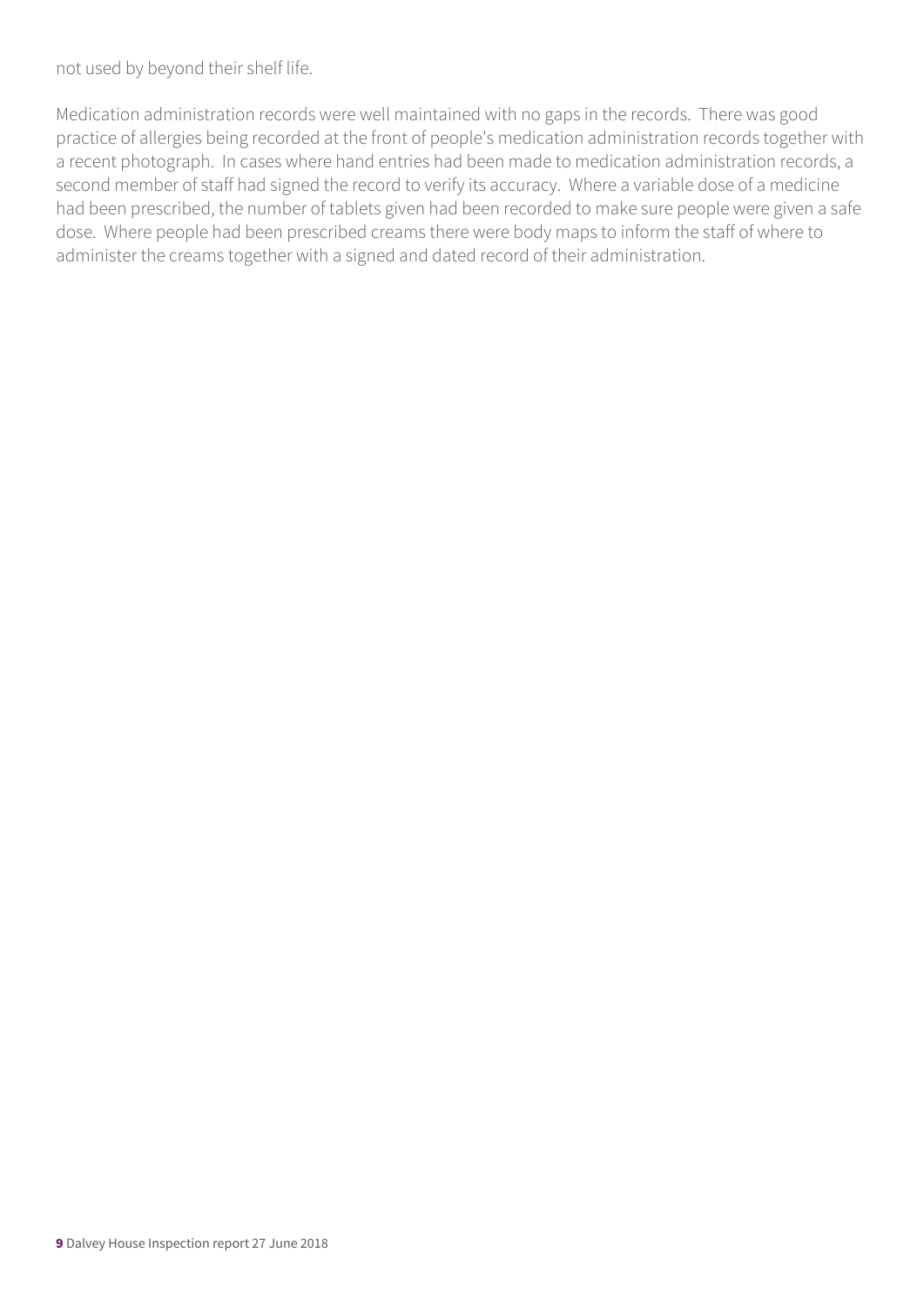### Is the service effective?

# Our findings

People's needs had been assessed before being offered a placement at the home. Records showed that before an admission was agreed, a senior member of the staff carried out a preadmission assessment of a person's needs to make sure their needs could be met.

People's personal files contained a range of more in-depth assessments that had been completed with the person or their representative when a person moved into the home. The assessments covered a spectrum of conditions and risks commonly associated with old age, such as: personal care needs, continence, risk of falls, communication, skin care, medical and social care needs and nutrition and hydration. These assessments had been reviewed each month of sooner, if their needs had changed.

From people's records, we could see that appropriate action had been taken to meet their healthcare needs. For example, people had been referred to the speech and language therapists where people had swallowing difficulties, referrals made to people's GP when they were unwell and involvement with district nursing services. People's records showed that they were registered with a dentist and an optician. Health and social care professionals told us that the home worked effectively and collaboratively in meeting people's needs.

People, staff and relatives all told us the staff had the skills, training and knowledge to meet needs of people living at the home. Staff said the manager arranged training courses to develop and update their skills so they could do their job effectively. The training matrix provided by the manager showed staff received core training in subjects including moving and handling, first aid, Mental Capacity Act, infection control and safeguarding.

New staff completed the Care Certificate which is a nationally recognised induction training programme. The Care Certificate is designed to help ensure care staff that are new to working in the care service have initial training that gives them an understanding of good working practice within the care sector.

Staff were supported appropriately. They told us they were well supported by the manager had made sure staff received regular supervisions and an annual appraisal.

We discussed equality, diversity and human rights with the registered manager. Staff had a good understanding about treating people as individuals and ensuring they were given choice and their preferences respected. Staff received training in diversity, equality and inclusion.

The service was compliant with The Mental Capacity Act 2005 (MCA). This provides a legal framework for making particular decisions on behalf of people who may lack the mental capacity to do so for themselves. The Act requires that, as far as possible, people make their own decisions and are helped to do so when needed. When they lack mental capacity to take particular decisions, any made on their behalf must be in their best interests and as least restrictive as possible. A small proportion of people living at the home were living with dementia, with some of these people not able to make specific decisions. Mental capacity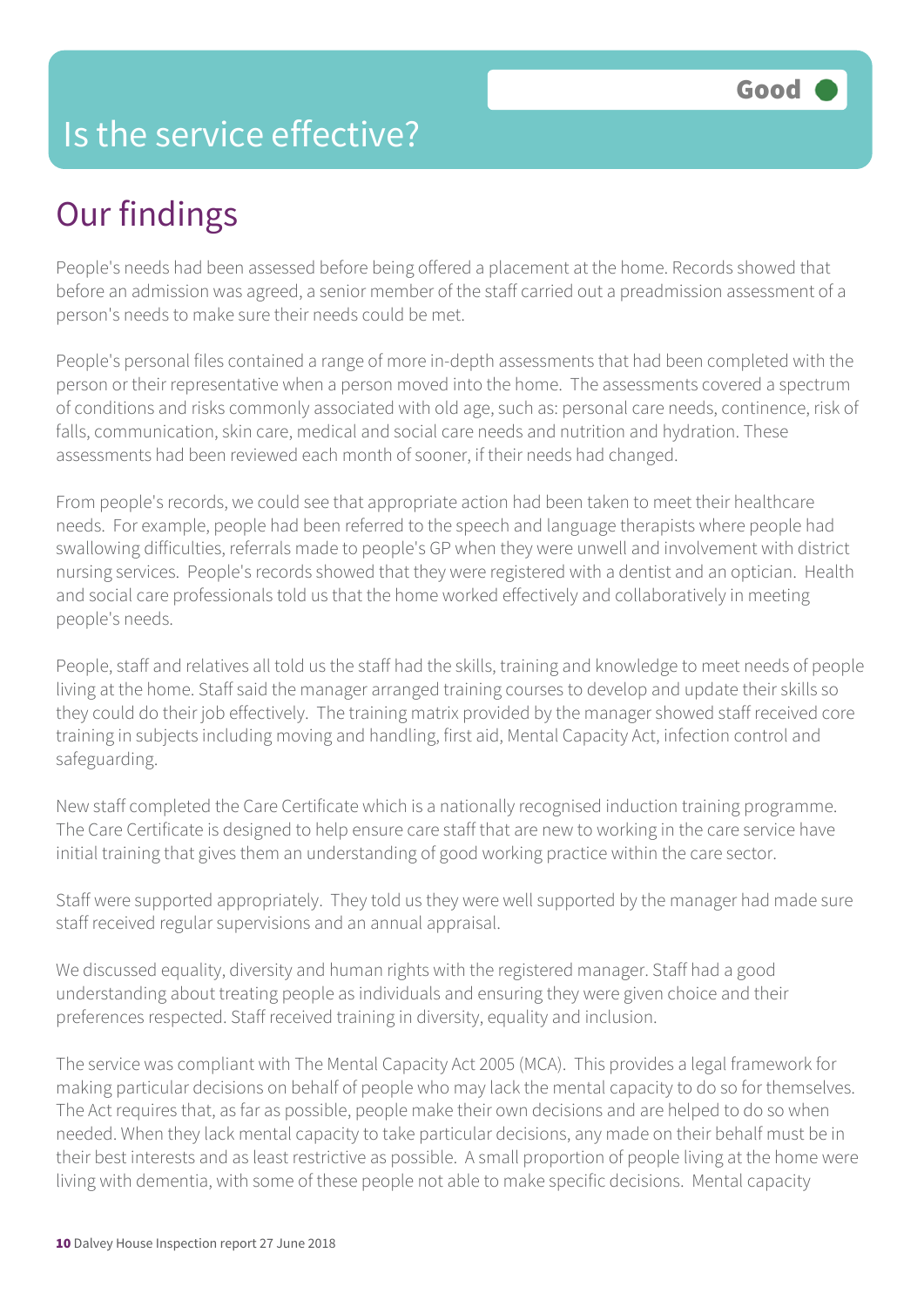assessments had been undertaken and recorded, showing the specific decisions, the people involved and consideration of the least restrictive solution made in the person's 'best interests'. The registered manager was aware of any relatives with Lasting Powers of Attorney that have bearing on the decision making where a person did not have capacity to make a specific decision.

People who were not living with dementia told us they could exercise choice and make decisions about their care and support.

The service was compliant with respect to the Deprivation of Liberty Safeguards (DoLS). People can only be deprived of their liberty so that they can receive care and treatment when this is in their best interests and legally authorised under the MCA. The authorisation procedures for this in care homes and hospitals are called the Deprivation of Liberty Safeguards. The manager had made appropriate applications to the local authority but no applications had been granted. No legal conditions had been imposed with regards to DoLS authorisations.

Overall, people were satisfied with the standard of food provided in the home. Generally, there were positive comments, such as, "It is difficult to please everybody, but I think it is pretty reasonable", and "The food is lovely, there are two choices for lunch and I can choose what I have."

We observed the midday meal on the first day of the inspection. Staff were attentive with people and the meal was a positive experience. There was a choice of meal and the food was of a good standard. Minutes of residents' meetings showed that menu choices and mealtimes were discussed and people were invited to make suggestions of comments about the food provided.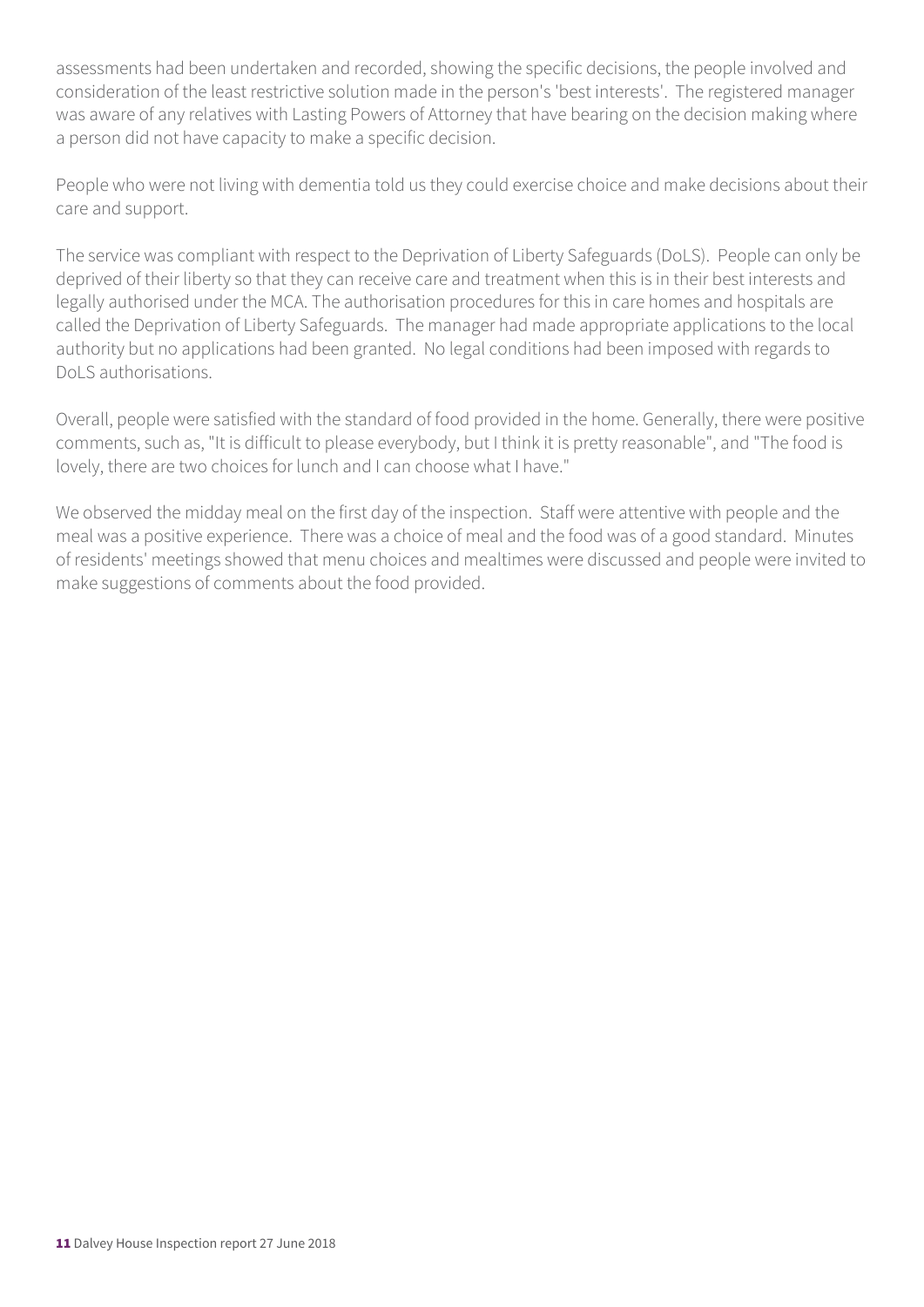### Is the service caring?

# Our findings

People were positive about the long-standing members of staff, particularly the senior members of staff. Comments included, "Some of the junior staff are not as good as the senior staff, who are very good", "The seniors are excellent" and "It would be nice if we had all regular staff".

We spent as much time as possible in the communal areas so that we could observe interactions between staff and people. It was evident that people had built a strong rapport with staff and there were good relations between the two. We saw that staff treated people with respect, being able to banter with those people who liked to joke with the staff. People were treated kindly. When a person became distressed, this was noticed by the staff, who immediately went and reassured the person, putting them at ease.

Relatives told us that they were always made welcome when they visited and that they could call at any time.

From speaking with staff, it was clear that they knew each person individually and the way they wished to be supported and cared for. Within people's records was information about their life histories to help staff get to know what was important for each person.

On the second day of the inspection, when there were more staff, the home was calmer and staff had more time to reassure people, rather than having to come back to people because they were busy with other tasks.

People told us that if they required personal care, this was always provided in the privacy of their bedroom. They also told us that staff would knock on their bedroom door before entering.

Maintaining daily records about people's bowel movements when this was not necessary could be undignified for some people. The manager agreed to review what records were necessary to make sure people's dignity was maintained.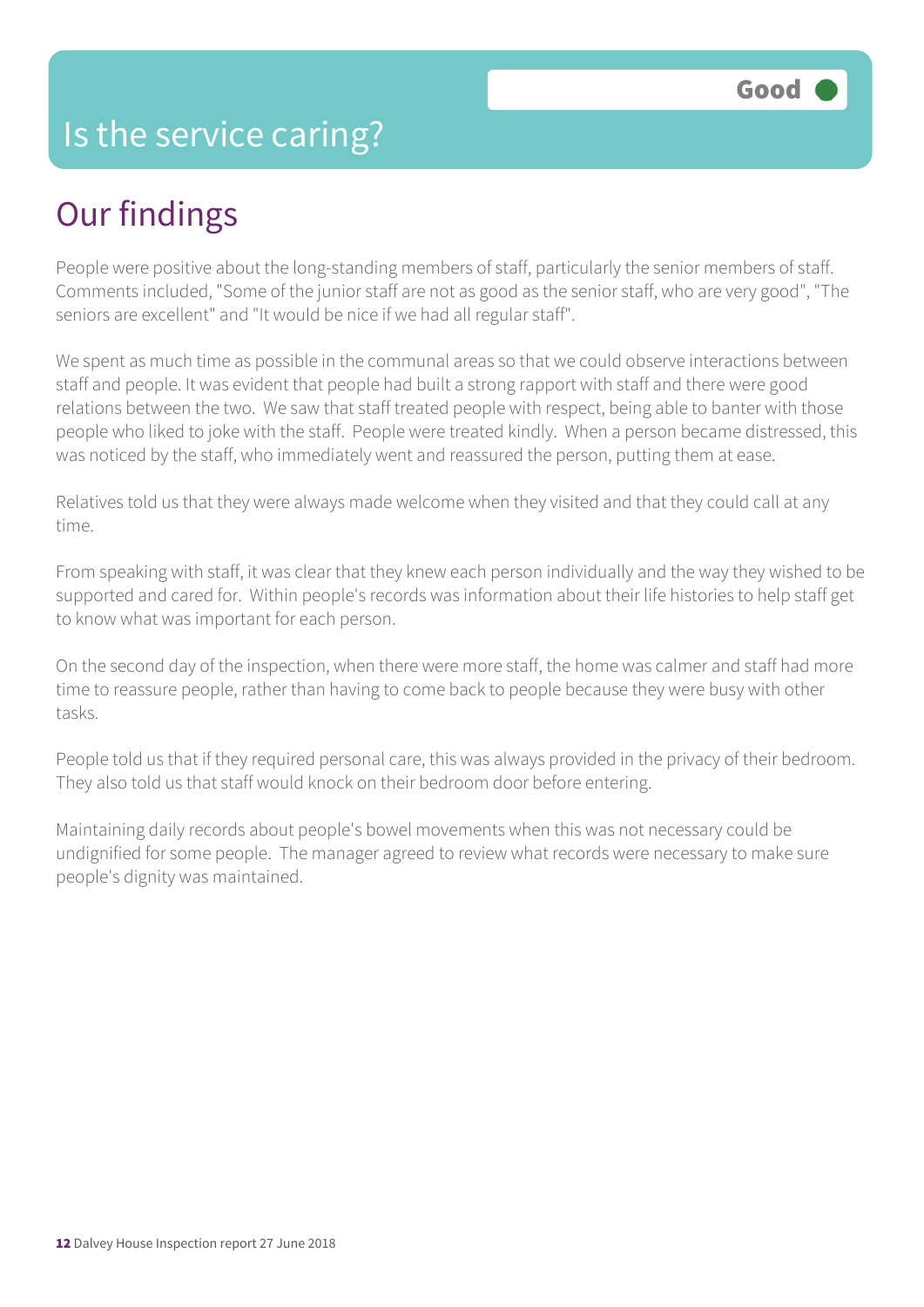#### Is the service responsive?

# Our findings

The manager told us that care planning and paperwork had fallen behind in the interval when there was no manager in post. They were still in the process of re-writing and changing the care planning system. Everyone had a care plan in place but work was still required as care plans were in different formats or in a different layout or with different forms being used. The manager recognised the need for consistent recording as it could be difficult for staff, and particularly agency staff, to know where to retrieve information if required. This was an area for improvement.

The care plans, although in different formats were personalised to the individual concerned and were up to date. People had signed their care plans, showing that they had been involved in how they wished to be supported. Each care plan had a section on people's communication needs and how they should be supported. For example, one person kept a writing pad so that they could communicate with staff because of hearing problems.

There was room for development of activities to keep people meaningfully occupied. At the time of inspection a person was coming into the home on two days a week to provide activities as well as visiting entertainers. Relatives told us that some of the activities displayed to take place did not always happen and two people told us that they would like daily activities, which had declined. Records of residents' meetings showed that people were consulted on the types of activities they would like provided. We noted one person had raised they would like an exercise group re-instated but this had yet to have happened. We discussed this with the manager who told us that they were trying to recruit for an activities' person five days a week. This was an area for improvement.

The home's complaints procedure was displayed prominently in the home and people told us that they were aware of how to complain. Relatives told us that if they had concerns they would go directly to the manager. We looked at the complaints log which listed any complaints and how they had been resolved. Only one formal complaint had been raised since the manager started working at the home and this had been responded to in line with the home's policy and procedure.